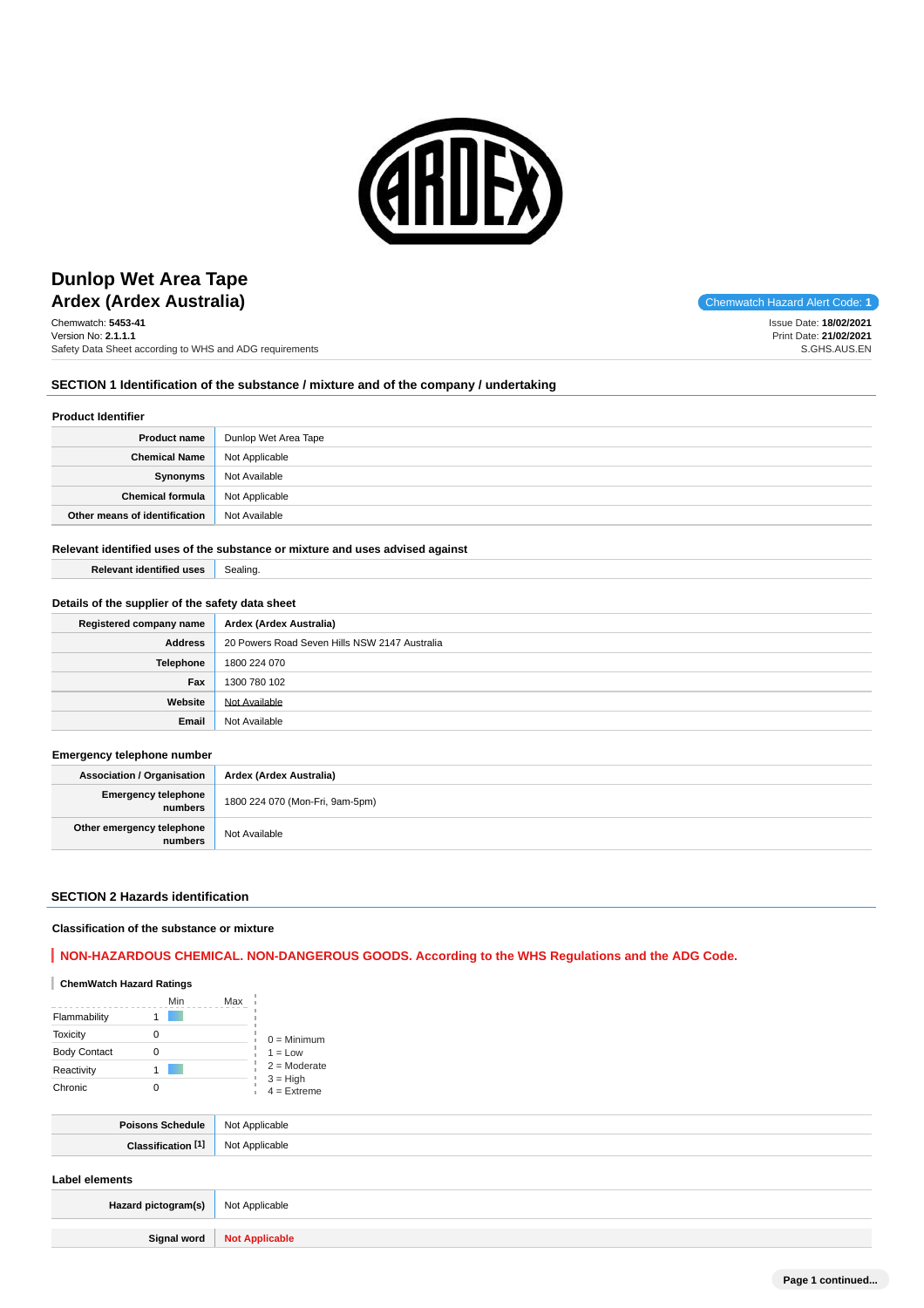## **Hazard statement(s)**

Not Applicable

**Precautionary statement(s) Prevention** Not Applicable

**Precautionary statement(s) Response**

Not Applicable

**Precautionary statement(s) Storage** Not Applicable

**Precautionary statement(s) Disposal** Not Applicable

# **SECTION 3 Composition / information on ingredients**

#### **Substances**

See section below for composition of Mixtures

#### **Mixtures**

| <b>CAS No</b> | 0/5 | lame            |
|---------------|-----|-----------------|
| $N \cap$      | 100 | rmirم.<br>rdous |

## **SECTION 4 First aid measures**

#### **Description of first aid measures**

| <b>Eye Contact</b>  | If this product comes in contact with eyes:<br>▶ Wash out immediately with water.<br>If irritation continues, seek medical attention.<br>Removal of contact lenses after an eye injury should only be undertaken by skilled personnel.                                                                                                                                                                                                                                                       |  |  |
|---------------------|----------------------------------------------------------------------------------------------------------------------------------------------------------------------------------------------------------------------------------------------------------------------------------------------------------------------------------------------------------------------------------------------------------------------------------------------------------------------------------------------|--|--|
| <b>Skin Contact</b> | If skin or hair contact occurs:<br>Flush skin and hair with running water (and soap if available).<br>Seek medical attention in event of irritation.                                                                                                                                                                                                                                                                                                                                         |  |  |
| Inhalation          | If fumes, aerosols or combustion products are inhaled remove from contaminated area.<br>Other measures are usually unnecessary.                                                                                                                                                                                                                                                                                                                                                              |  |  |
| Ingestion           | If swallowed do <b>NOT</b> induce vomiting.<br>If vomiting occurs, lean patient forward or place on left side (head-down position, if possible) to maintain open airway and prevent aspiration.<br>• Observe the patient carefully.<br>Never give liquid to a person showing signs of being sleepy or with reduced awareness; i.e. becoming unconscious.<br>Give water to rinse out mouth, then provide liquid slowly and as much as casualty can comfortably drink.<br>Seek medical advice. |  |  |

#### **Indication of any immediate medical attention and special treatment needed**

Treat symptomatically.

# **SECTION 5 Firefighting measures**

# **Extinguishing media**

- Foam.
- 
- **Dry chemical powder.** ▶ BCF (where regulations permit).
- Carbon dioxide.

**Do not** use water jets.

## **Special hazards arising from the substrate or mixture**

| <b>Fire Incompatibility</b> |  | ▶ Avoid contamination with oxidising agents i.e. nitrates, oxidising acids, chlorine bleaches, pool chlorine etc. as ignition may result |
|-----------------------------|--|------------------------------------------------------------------------------------------------------------------------------------------|
|-----------------------------|--|------------------------------------------------------------------------------------------------------------------------------------------|

## **Advice for firefighters**

| <b>AUTIVE IN THEIRING</b>    |                                                                                                                                                                                                                                                                                                                                                          |
|------------------------------|----------------------------------------------------------------------------------------------------------------------------------------------------------------------------------------------------------------------------------------------------------------------------------------------------------------------------------------------------------|
| <b>Fire Fighting</b>         | Alert Fire Brigade and tell them location and nature of hazard.<br>• Wear breathing apparatus plus protective gloves.<br>▶ Prevent, by any means available, spillage from entering drains or water courses.<br>Use water delivered as a fine spray to control fire and cool adjacent area.                                                               |
| <b>Fire/Explosion Hazard</b> | Combustible.<br>Slight fire hazard when exposed to heat or flame.<br>► Heating may cause expansion or decomposition leading to violent rupture of containers.<br>• On combustion, may emit toxic fumes of carbon monoxide (CO).<br>Combustion products include:<br>carbon dioxide (CO2)<br>other pyrolysis products typical of burning organic material. |
| <b>HAZCHEM</b>               | Not Applicable                                                                                                                                                                                                                                                                                                                                           |

#### **SECTION 6 Accidental release measures**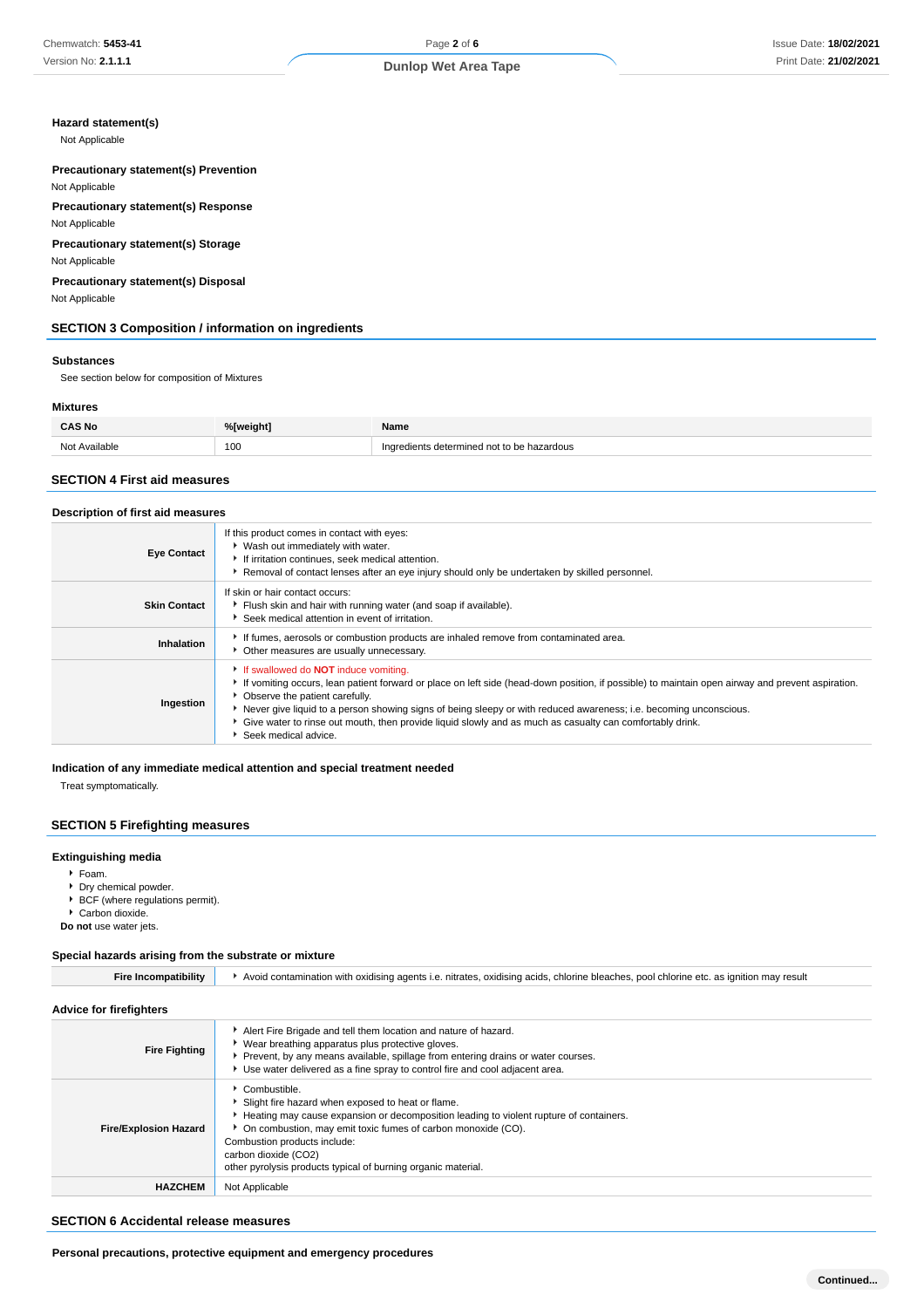See section 8

# **Environmental precautions**

See section 12

## **Methods and material for containment and cleaning up**

| <b>Minor Spills</b> | Clean up all spills immediately.<br>Avoid contact with skin and eyes.<br>▶ Wear impervious gloves and safety goggles.<br>Trowel up/scrape up.                                                                                                                 |
|---------------------|---------------------------------------------------------------------------------------------------------------------------------------------------------------------------------------------------------------------------------------------------------------|
| <b>Major Spills</b> | Clear area of personnel and move upwind.<br>Alert Fire Brigade and tell them location and nature of hazard.<br>Control personal contact with the substance, by using protective equipment.<br>Prevent spillage from entering drains, sewers or water courses. |

Personal Protective Equipment advice is contained in Section 8 of the SDS.

# **SECTION 7 Handling and storage**

#### **Precautions for safe handling Safe handling** Limit all unnecessary personal contact. Wear protective clothing when risk of exposure occurs. Use in a well-ventilated area. Avoid contact with incompatible materials. **Other information** Storage temperature <=30c> Store in original containers. Keep containers securely sealed.  $\bullet$  No smoking, naked lights or ignition sources. Store in a cool, dry, well-ventilated area.

# **Conditions for safe storage, including any incompatibilities**

| Suitable container      | ▸ Metal can or drum<br>Packaging as recommended by manufacturer.<br>▶ Check all containers are clearly labelled and free from leaks. |
|-------------------------|--------------------------------------------------------------------------------------------------------------------------------------|
| Storage incompatibility | Avoid reaction with oxidising agents                                                                                                 |

# **SECTION 8 Exposure controls / personal protection**

## **Control parameters**

**Occupational Exposure Limits (OEL)**

## **INGREDIENT DATA**

Not Available

#### **Emergency Limits**

| Ingredient           | <b>Material name</b> | TEEL-1        | TEEL-2              | TEEL-3        |
|----------------------|----------------------|---------------|---------------------|---------------|
| Dunlop Wet Area Tape | Not Available        | Not Available | Not Available       | Not Available |
|                      |                      |               |                     |               |
| Ingredient           | <b>Original IDLH</b> |               | <b>Revised IDLH</b> |               |
| Dunlop Wet Area Tape | Not Available        |               | Not Available       |               |

## **Exposure controls**

| Appropriate engineering<br>controls | Engineering controls are used to remove a hazard or place a barrier between the worker and the hazard. Well-designed engineering controls can<br>be highly effective in protecting workers and will typically be independent of worker interactions to provide this high level of protection.<br>The basic types of engineering controls are:<br>Process controls which involve changing the way a job activity or process is done to reduce the risk.<br>Enclosure and/or isolation of emission source which keeps a selected hazard "physically" away from the worker and ventilation that strategically<br>"adds" and "removes" air in the work environment. |
|-------------------------------------|-----------------------------------------------------------------------------------------------------------------------------------------------------------------------------------------------------------------------------------------------------------------------------------------------------------------------------------------------------------------------------------------------------------------------------------------------------------------------------------------------------------------------------------------------------------------------------------------------------------------------------------------------------------------|
| <b>Personal protection</b>          |                                                                                                                                                                                                                                                                                                                                                                                                                                                                                                                                                                                                                                                                 |
| Eye and face protection             | Safety glasses with side shields<br>Chemical goggles.<br>Contact lenses may pose a special hazard; soft contact lenses may absorb and concentrate irritants. A written policy document, describing<br>the wearing of lenses or restrictions on use, should be created for each workplace or task. This should include a review of lens absorption<br>and adsorption for the class of chemicals in use and an account of injury experience.                                                                                                                                                                                                                      |
| <b>Skin protection</b>              | See Hand protection below                                                                                                                                                                                                                                                                                                                                                                                                                                                                                                                                                                                                                                       |
| Hands/feet protection               | Wear general protective gloves, eg. light weight rubber gloves.                                                                                                                                                                                                                                                                                                                                                                                                                                                                                                                                                                                                 |
| <b>Body protection</b>              | See Other protection below                                                                                                                                                                                                                                                                                                                                                                                                                                                                                                                                                                                                                                      |
| Other protection                    | No special equipment needed when handling small quantities.<br>OTHERWISE:<br>• Overalls.                                                                                                                                                                                                                                                                                                                                                                                                                                                                                                                                                                        |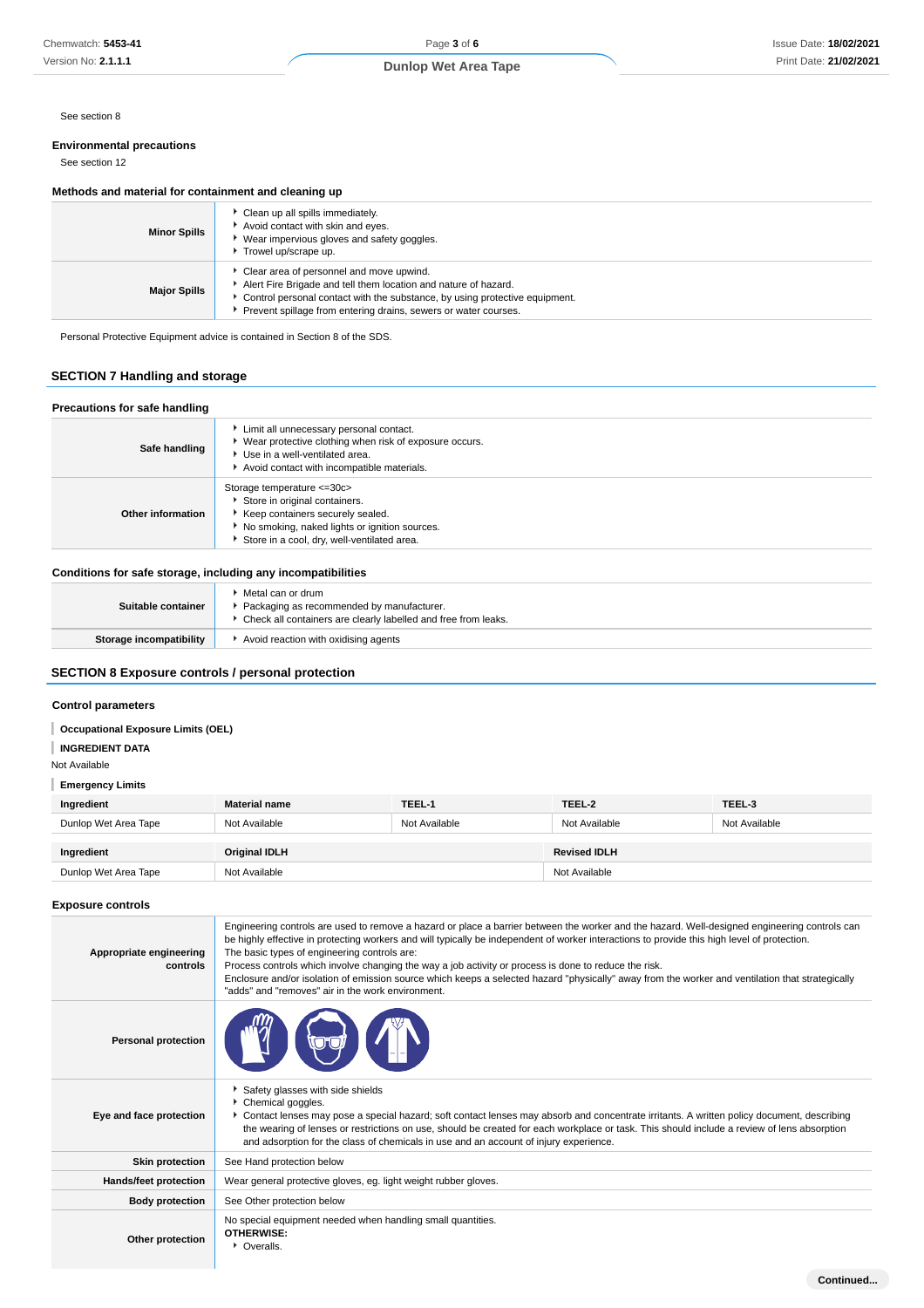**Dunlop Wet Area Tape**

|  | <b>Respiratory protection</b> |
|--|-------------------------------|
|  |                               |

- Cartridge respirators should never be used for emergency ingress or in areas of unknown vapour concentrations or oxygen content.
- The wearer must be warned to leave the contaminated area immediately on detecting any odours through the respirator. The odour may indicate that the mask is not functioning properly, that the vapour concentration is too high, or that the mask is not properly fitted. Because of these limitations, only restricted use of cartridge respirators is considered appropriate.
- Fartridge performance is affected by humidity. Cartridges should be changed after 2 hr of continuous use unless it is determined that the humidity is less than 75%, in which case, cartridges can be used for 4 hr. Used cartridges should be discarded daily, regardless of the length of time used

## **SECTION 9 Physical and chemical properties**

## **Information on basic physical and chemical properties**

Appearance Grey or black coloured pasty solid; insoluble in water.

Barrier cream. Eyewash unit.

| <b>Physical state</b>                           | Manufactured   | Relative density (Water = $1$ )            | $1.1 - 1.8$    |
|-------------------------------------------------|----------------|--------------------------------------------|----------------|
| Odour                                           | Not Available  | Partition coefficient n-octanol<br>/ water | Not Available  |
| <b>Odour threshold</b>                          | Not Available  | Auto-ignition temperature (°C)             | Not Available  |
| pH (as supplied)                                | Not Applicable | <b>Decomposition temperature</b>           | Not Available  |
| Melting point / freezing point<br>(°C)          | Not Available  | Viscosity (cSt)                            | Not Available  |
| Initial boiling point and boiling<br>range (°C) | Not Applicable | Molecular weight (g/mol)                   | Not Applicable |
| Flash point (°C)                                | Not Available  | <b>Taste</b>                               | Not Available  |
| <b>Evaporation rate</b>                         | Not Available  | <b>Explosive properties</b>                | Not Available  |
| Flammability                                    | Not Available  | <b>Oxidising properties</b>                | Not Available  |
| Upper Explosive Limit (%)                       | Not Available  | Surface Tension (dyn/cm or<br>$mN/m$ )     | Not Applicable |
| Lower Explosive Limit (%)                       | Not Available  | <b>Volatile Component (%vol)</b>           | Not Available  |
| Vapour pressure (kPa)                           | Not Available  | Gas group                                  | Not Available  |
| Solubility in water                             | Immiscible     | pH as a solution (1%)                      | Not Applicable |
| Vapour density (Air = 1)                        | Not Available  | VOC g/L                                    | Not Available  |

# **SECTION 10 Stability and reactivity**

| Reactivity                            | See section 7                                                                                                                    |
|---------------------------------------|----------------------------------------------------------------------------------------------------------------------------------|
| <b>Chemical stability</b>             | Unstable in the presence of incompatible materials.<br>Product is considered stable.<br>Hazardous polymerisation will not occur. |
| Possibility of hazardous<br>reactions | See section 7                                                                                                                    |
| <b>Conditions to avoid</b>            | See section 7                                                                                                                    |
| Incompatible materials                | See section 7                                                                                                                    |
| Hazardous decomposition<br>products   | See section 5                                                                                                                    |

# **SECTION 11 Toxicological information**

#### **Information on toxicological effects**

| <b>Inhaled</b>              | The material is not thought to produce adverse health effects or irritation of the respiratory tract (as classified by EC Directives using animal<br>models). Nevertheless, good hygiene practice requires that exposure be kept to a minimum and that suitable control measures be used in an<br>occupational setting. |                                                                                                                                                                                                                                                                                                 |  |
|-----------------------------|-------------------------------------------------------------------------------------------------------------------------------------------------------------------------------------------------------------------------------------------------------------------------------------------------------------------------|-------------------------------------------------------------------------------------------------------------------------------------------------------------------------------------------------------------------------------------------------------------------------------------------------|--|
| Ingestion                   | The material has NOT been classified by EC Directives or other classification systems as "harmful by ingestion". This is because of the lack of<br>corroborating animal or human evidence.                                                                                                                              |                                                                                                                                                                                                                                                                                                 |  |
| <b>Skin Contact</b>         | setting.                                                                                                                                                                                                                                                                                                                | The material is not thought to produce adverse health effects or skin irritation following contact (as classified by EC Directives using animal<br>models). Nevertheless, good hygiene practice requires that exposure be kept to a minimum and that suitable gloves be used in an occupational |  |
| Eye                         | Although the material is not thought to be an irritant (as classified by EC Directives), direct contact with the eye may produce transient discomfort<br>characterised by tearing or conjunctival redness (as with windburn).                                                                                           |                                                                                                                                                                                                                                                                                                 |  |
| Chronic                     | models); nevertheless exposure by all routes should be minimised as a matter of course.                                                                                                                                                                                                                                 | Long-term exposure to the product is not thought to produce chronic effects adverse to the health (as classified by EC Directives using animal                                                                                                                                                  |  |
|                             |                                                                                                                                                                                                                                                                                                                         |                                                                                                                                                                                                                                                                                                 |  |
|                             | <b>TOXICITY</b>                                                                                                                                                                                                                                                                                                         | <b>IRRITATION</b>                                                                                                                                                                                                                                                                               |  |
| <b>Dunlop Wet Area Tape</b> | Not Available                                                                                                                                                                                                                                                                                                           | Not Available                                                                                                                                                                                                                                                                                   |  |
| Legend:                     | specified data extracted from RTECS - Register of Toxic Effect of chemical Substances                                                                                                                                                                                                                                   | 1. Value obtained from Europe ECHA Registered Substances - Acute toxicity 2.* Value obtained from manufacturer's SDS. Unless otherwise                                                                                                                                                          |  |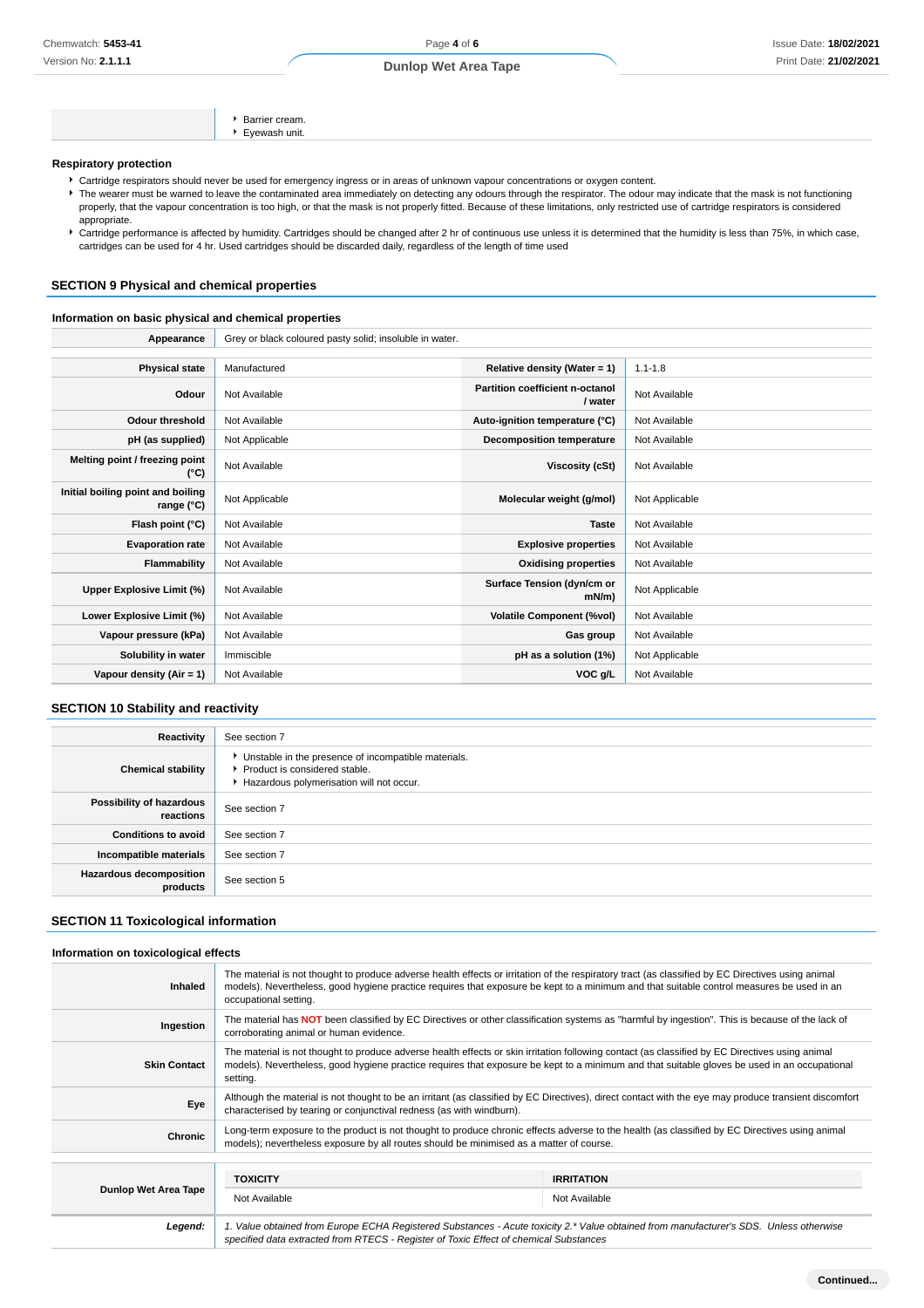## **Dunlop Wet Area Tape**

| <b>Acute Toxicity</b>                       | $\boldsymbol{\mathsf{x}}$ | Carcinogenicity                 | ×                                                                                                  |
|---------------------------------------------|---------------------------|---------------------------------|----------------------------------------------------------------------------------------------------|
| <b>Skin Irritation/Corrosion</b>            | ×                         | Reproductivity                  | ×                                                                                                  |
| <b>Serious Eye Damage/Irritation</b>        | ×                         | <b>STOT - Single Exposure</b>   | ×                                                                                                  |
| <b>Respiratory or Skin</b><br>sensitisation | ×                         | <b>STOT - Repeated Exposure</b> | ×                                                                                                  |
| <b>Mutagenicity</b>                         | ×                         | <b>Aspiration Hazard</b>        | ×                                                                                                  |
|                                             |                           | Legend:                         | $\blacktriangleright$ - Data either not available or does not fill the criteria for classification |

 $\blacktriangleright$  – Data available to make classification

# **SECTION 12 Ecological information**

| <b>Toxicity</b>      |                  |                                                                                                     |                                                                                                                                                                                                                                                                                          |                  |                  |
|----------------------|------------------|-----------------------------------------------------------------------------------------------------|------------------------------------------------------------------------------------------------------------------------------------------------------------------------------------------------------------------------------------------------------------------------------------------|------------------|------------------|
|                      | Endpoint         | Test Duration (hr)                                                                                  | <b>Species</b>                                                                                                                                                                                                                                                                           | Value            | Source           |
| Dunlop Wet Area Tape | Not<br>Available | Not Available                                                                                       | Not Available                                                                                                                                                                                                                                                                            | Not<br>Available | Not<br>Available |
| Legend:              |                  | Data 6. NITE (Japan) - Bioconcentration Data 7. METI (Japan) - Bioconcentration Data 8. Vendor Data | Extracted from 1. IUCLID Toxicity Data 2. Europe ECHA Registered Substances - Ecotoxicological Information - Aquatic Toxicity 3. EPIWIN Suite<br>V3.12 (QSAR) - Aquatic Toxicity Data (Estimated) 4. US EPA, Ecotox database - Aquatic Toxicity Data 5. ECETOC Aquatic Hazard Assessment |                  |                  |

#### **DO NOT** discharge into sewer or waterways.

#### **Persistence and degradability**

| Ingredient                       | Persistence: Water/Soil               | Persistence: Air                      |
|----------------------------------|---------------------------------------|---------------------------------------|
|                                  | No Data available for all ingredients | No Data available for all ingredients |
|                                  |                                       |                                       |
| <b>Bioaccumulative potential</b> |                                       |                                       |
| Ingredient                       | <b>Bioaccumulation</b>                |                                       |
|                                  | No Data available for all ingredients |                                       |
|                                  |                                       |                                       |
| <b>Mobility in soil</b>          |                                       |                                       |
| Ingredient                       | Mobility                              |                                       |
|                                  | No Data available for all ingredients |                                       |

# **SECTION 13 Disposal considerations**

| Waste treatment methods      |                                                                                                                                                                                                                                                             |
|------------------------------|-------------------------------------------------------------------------------------------------------------------------------------------------------------------------------------------------------------------------------------------------------------|
| Product / Packaging disposal | Recycle wherever possible or consult manufacturer for recycling options.<br>Consult State Land Waste Authority for disposal.<br>Bury or incinerate residue at an approved site.<br>Recycle containers if possible, or dispose of in an authorised landfill. |

# **SECTION 14 Transport information**

| <b>Labels Required</b> |                   |
|------------------------|-------------------|
| Marine Polli           | <b>NO</b>         |
| <b>HAZCHEM</b>         | Not<br>Applicable |

## **Land transport (ADG): NOT REGULATED FOR TRANSPORT OF DANGEROUS GOODS**

## **Air transport (ICAO-IATA / DGR): NOT REGULATED FOR TRANSPORT OF DANGEROUS GOODS**

# **Sea transport (IMDG-Code / GGVSee): NOT REGULATED FOR TRANSPORT OF DANGEROUS GOODS**

# **Transport in bulk according to Annex II of MARPOL and the IBC code**

#### Not Applicable

#### **Transport in bulk in accordance with MARPOL Annex V and the IMSBC Code**

**Product name Group**

#### **Transport in bulk in accordance with the ICG Code**

**Product name Ship Type**

# **SECTION 15 Regulatory information**

**Safety, health and environmental regulations / legislation specific for the substance or mixture**

## **National Inventory Status**

**National Inventory Status**